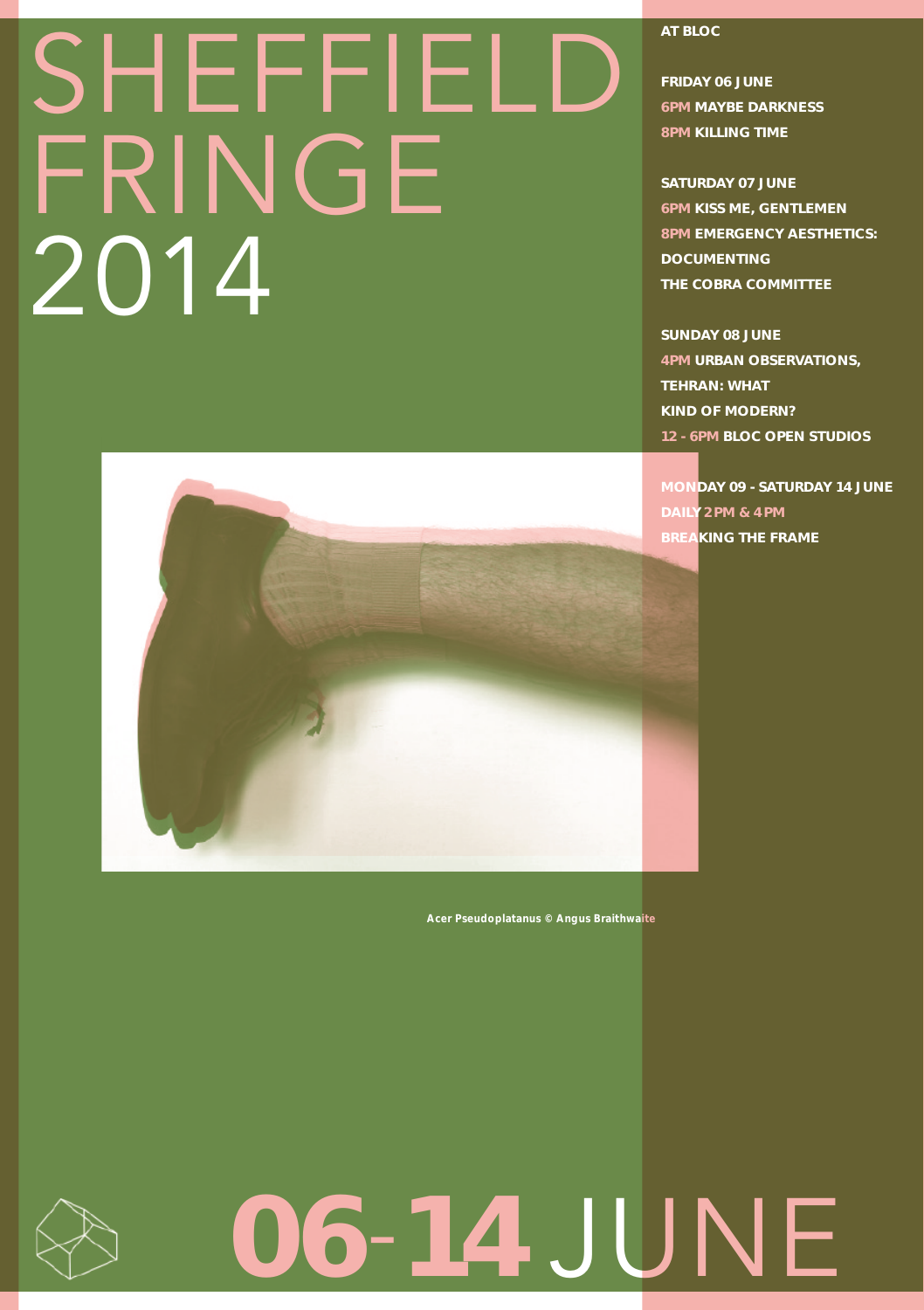

FRIDAY 06 June 6 pm Film programme 80 minutes

01 Peut-être le noir (Maybe Darkness) Juliette Joffé | France/Belgium 2013 | 25' 52" | HD 02 Acer Pseudoplatanus Angus Braithwaite | UK 2013 | 5' 19" | HD 03 THE FAIR Rose Butler | UK 2013 | 2' 47" | HD <sup>04</sup> Avec Akio Yuguchi | Estonia/Japan 2014 | 18' 08" | HD 05 A Response to Katherine Angel's Book 'Unmastered' Alison J. Carr | UK 2012 | 6' 16" | Video 06 Nemo Adrienne Leverette and Rob Tyler | USA 2013 | 14' | Super 8mm, 16mm, 35mm and Video to HD 07 BITER David Blandy | UK 2013 | 9' 24" | HD

### MAYBE DARKNESS

The weight of individual and family history is consistently tempered by a playful self-awareness throughout these films; domestic and cultural touchstones are vividly examined. In *Peut-être le noir (Maybe Darkness),*  Juliette Joffé observes a close-knit family on holiday in an apartment left unchanged for 150 years. Tension between the contemporary holidaymakers, and their desire to protect the family history embodied by the unchanging décor, creates an alternately mischievous and melancholy atmosphere. Angus Braithwaite retells a close encounter with an *Acer Pseudoplatanus* with deadpan restraint; Rose Butler's *The Fair* witnesses the collective desire to temporarily relinquish control. In *Avec,* Akio Yuguchi inextricably links his own ambitions to the guiding memories of a childhood shared with his sister, unwaveringly mapping the impact her fatal accident has had upon his life. In a video monologue to a friend, Alison J. Carr's *A Response to Katherine Angel's Book 'Unmastered'* meditates on the permission to speak. Adrienne Leverette and Rob Tyler's *Nemo* employs analogue techniques, archive footage and literary references, visually reflecting improvisational dancer Fred Nemo's enigmatic persona and countercultural philosophy. Finally, in *Biter,* David Blandy sits in Freud's London study, surrounded by psychoanalytical history and an impassive sculptural audience. Awkwardly recalling lyrics to the hip-hop tracks of his youth, he attempts to gauge how much of his self might actually be hip-hop.

Selected by Esther Harris, an artist and curator based in London. estherharris.com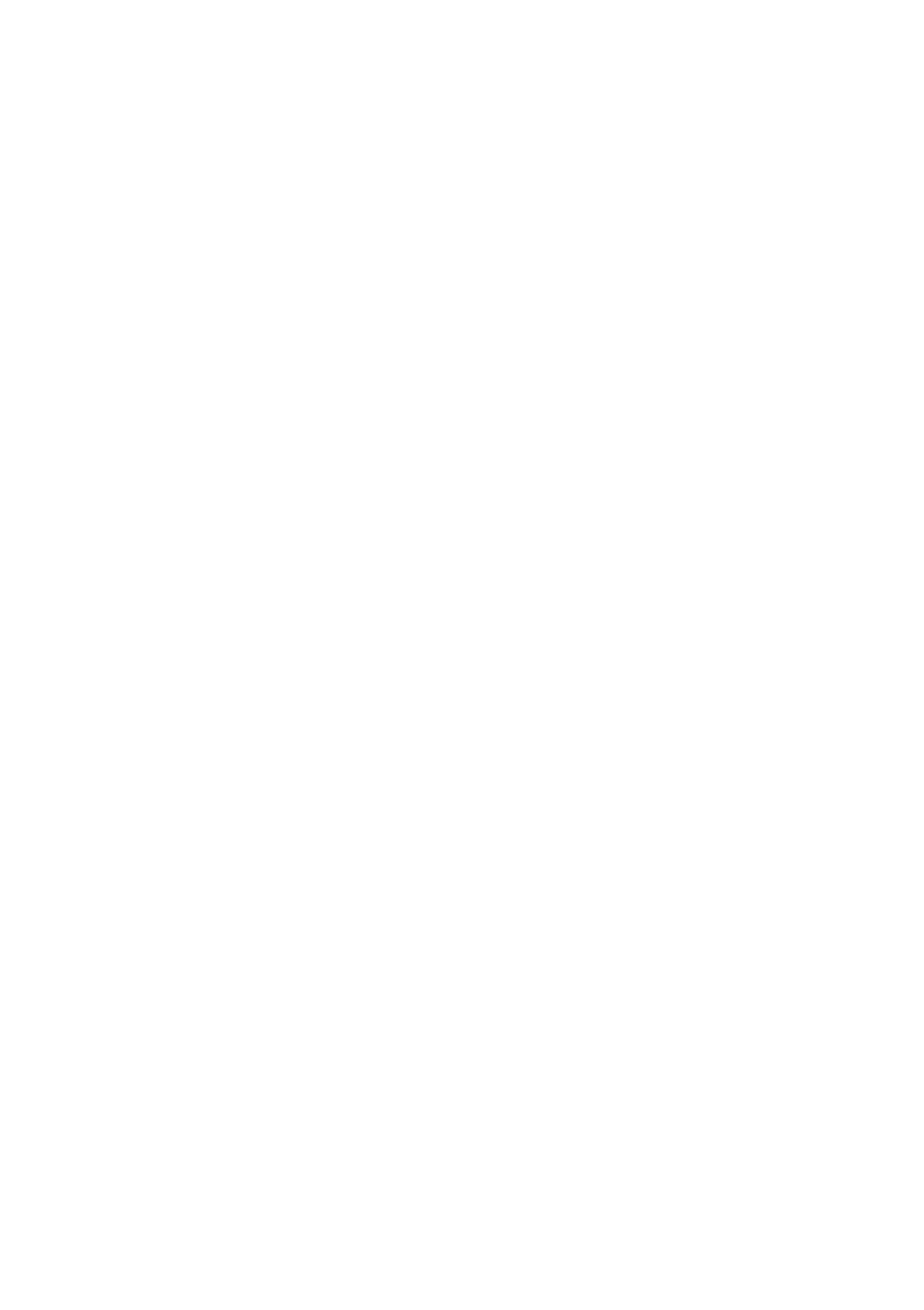

8 pm Film programme 75 minutes

01 Von der Ordnung der Gesellschaft / Of the Order of Society Alexander Lorenz | Germany 2013 | 12' 30" | Video <sup>02</sup> To Stab Nelmarie du Preez | UK 2013 | 45" | HD <sup>03</sup> Complex Daniel Mann, Sirah Foighel Brutmann, Eitan Efrat | Israel 2008 | 9' | Video <sup>04</sup> TATTOO Miranda Pennell | UK 2001 | 9' | Video 05 Hostage: The Bachar Tapes The Atlas Group / Walid Raad | Lebanon/USA 2002 | 16' | Video 06 THREE POEMS BY Spoon Jackson Michel Wenzer | Sweden 2003 | 14' | Video 07 Arcadia, downtown Yaron Lapid | Israel 2008 | 15' | Video



## SATURDAY 07 JUNE KISS ME, GENTLEMEN

Our bodies belong to others; parents first, then lovers. A mother's body belongs to her child. We are subjected to education systems; consumer desires demand to be satisfied through contracts of labour. Our bodies belong to institutions; institutions for criminals, the sick, and the insane; institutions in the end too, for all of us, via the medical, care, and funerary systems. When we agree to participate in documentaries, our bodies belong to the filmmaker. A contractual agreement places the image, sound – and by metaphor – the body, in the ownership of the filmmaker. Its care is entangled with the politics of filmic history and filmic experience. The filmmaker's own body is also invested, navigating space, time, and the 'contaminated projections' of his/her own ideologies. As we watch carefully, or repeatedly our knowledge may be ruptured, our feelings disturbed. In one way or another all the films in this programme deal with the mechanisms and technologies of entrapment: the destitute body, the incarcerated body, the body as self-replicating system, bodies of soldiers performing military rituals. Filmic entrapment - the predicament of being a spectator – is questioned throughout. These films critique the assumed political agency of documentary, injecting humour; others incite horror, or straddle the tightrope of representation. All point powerfully towards the condition of embodied subjects, becoming specular, schizoid, internally disjointed. - MN

Selected by Minou Norouzi, filmmaker and programmer, doctoral candidate at Goldsmiths, University of London. minounorouzi.com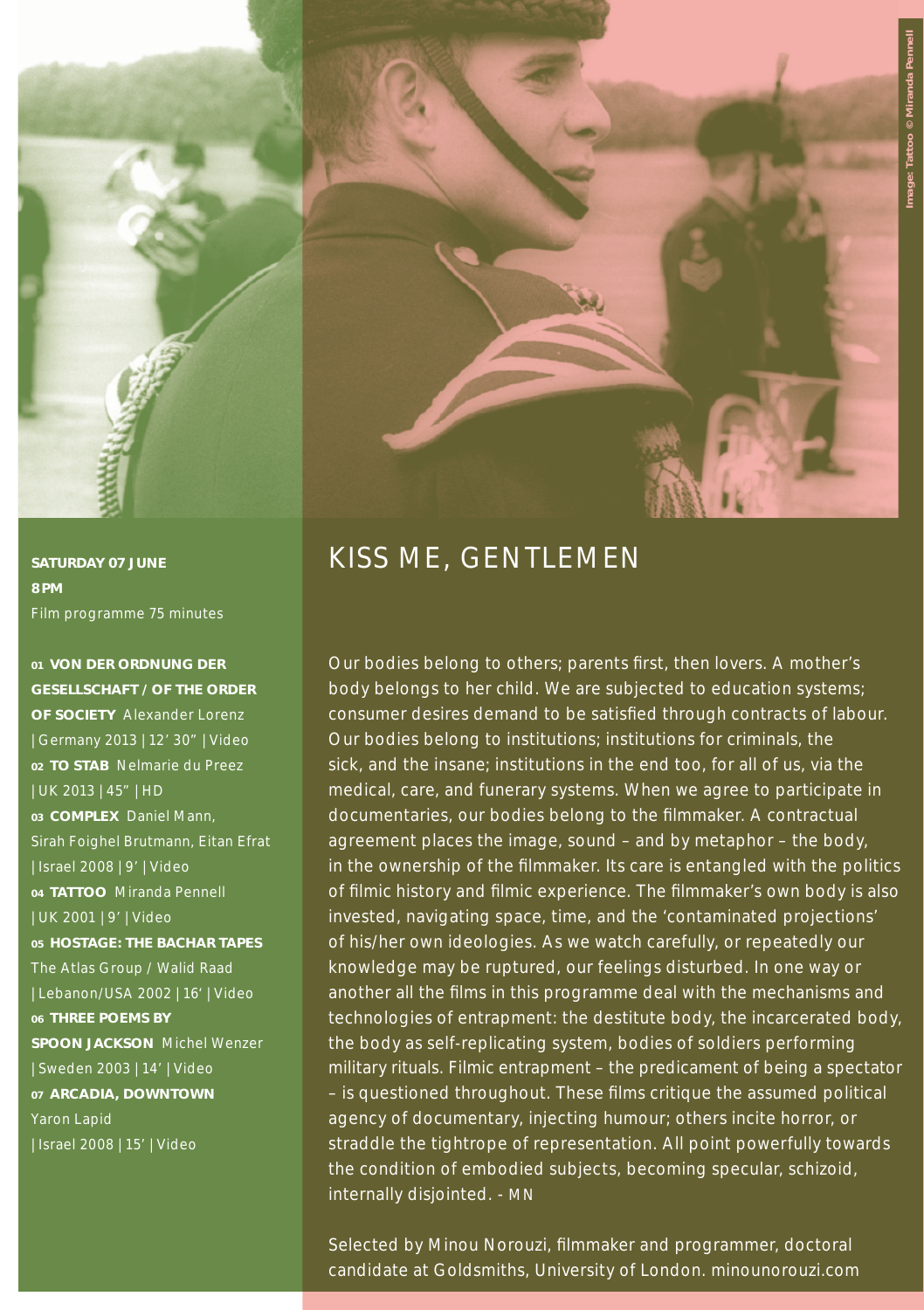

SATURDAY 07 JUNE 6 pm Presentation & talk

#### EMERGENCY AESTHETICS: DOCUMENTING THE COBRA **COMMITTEE**

Theo Price & Samuel Stevens | Presentation examining notions of documentary, archival practice, emergency politics, artistic/political agency and representation, including still images and films from previous COBRA responses

## Emergency Aesthetics: DOCUMENTING THE COBRA COMMITTEE

When the British Government's emergency response committee COBRA convenes, *COBRA RES* invites artists, writers and filmmakers to respond. *COBRA RES* is a five-year project aiming to document, counter-map and actively archive the interplay between aesthetics and emergency politics. Theo Price and Samuel Stevens' presentation shows a number of artworks and film-based responses to recent emergencies of the last 18 months, from hostages being held in the Tiguentourine gas plant in Algeria, to the murder of Lee Rigby in South London, and the recent flooding affecting parts of the United Kingdom.

Theo Price is an artist, writer, and curator of *COBRA RES.* His recent books include *The Right to be Forgotten* (Longhouse 2012), *COBRA 1.1* (ed. 2014), and *COBRA 1.3* (ed. 2014). He is currently working on a new film and book documenting a series of conversations on aesthetics and emergency politics (funded by A:N). Price is Visiting Lecturer at Goldsmiths, University of London and American University of Beirut, Lebanon. Samuel Stevens is an artist and writer based in London. He is Visiting Lecturer and PhD researcher in Media and Fine Art at the University of Westminster. Stevens has exhibited work and screened films internationally; his commissioners include Film London Artists' Moving Image Network and the AHRC. Stevens was awarded the Jury Prize for Best False Fiction by Ann Arbor Film Festival in 2010.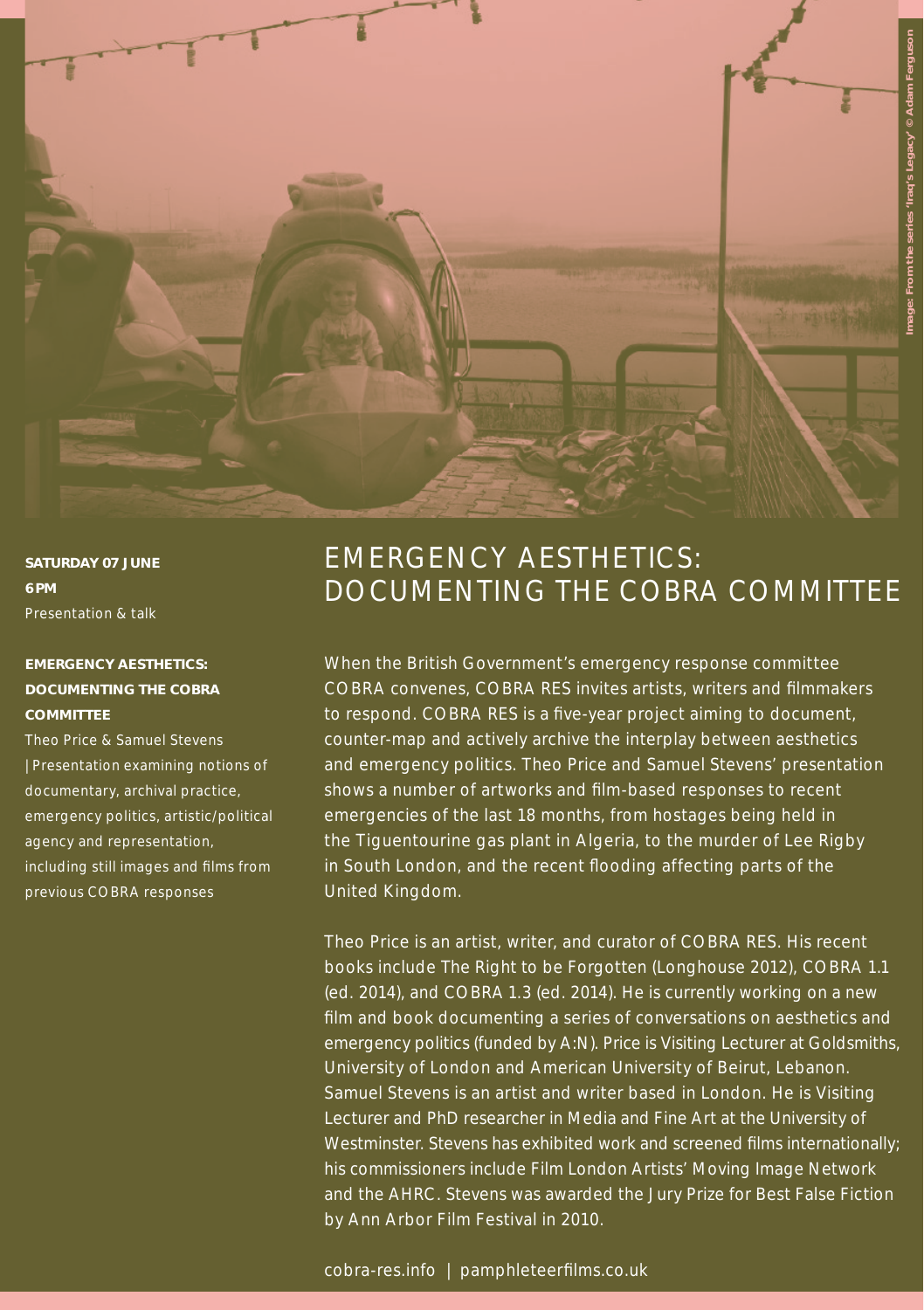

SUNDAY 08 June 8 pm Film programme 70 minutes

01 Persepolis Solmaz Shahbazi | Iran 2005 | 17' | Video 02 GEOGRAPHY TEST FOR PEOPLE in Pictures Shirin Sabahi | Iran 2007 | 3' 17" | Video 03 Pardis Lost Farhad Ahrarnia | Iran 2006 | 31' | Video 04 US Prime Hadi Fallahpisheh | Iran 2012 | 2' 28" | 8mm to Video 05 Revolutionary Memories of Bahman who Loved Leila Farahnaz Sharifi | Iran 2012 | 15' | Video

## URBAN OBSERVATIONS, TEHRAN: WHAT KIND OF MODERN?

By the end of the twentieth century, Tehran had crept up the list of top ten biggest cities in the world. During the last century, its population mushroomed disproportionately, fifty times, while the population of the country grew fivefold. Now the largest city in Western Asia, it is polluted, jammed with cars, its skyline pierced with skyscrapers, its desert horizon and epic mountain views obscured by poisonous vapours. It stands today an unwieldy metropolis with all the tensions and divides, but also brimming with political frustrations and pent up energies of thwarted individual and collective dreams of several generations. From underneath, it is pregnant with testosterone infused adolescent drives, which will not remain sublimated forever.

The films selected for *Urban Observations, Tehran* are subtle tales of the city, meditations on its transformations. These are ordinary tales, ordinary scenes. The films employ arbitrary individual reminiscences, first person narrations, still images, sounds of past lives, and fly on the wall gazes into quotidian life. These devices are employed to explore and arbitrate the human condition against the tides of a wounded modernising history. Memories of loss, ambivalent attitudes towards the present and defensive anxieties about the future are at the heart of these films. - VM

Selected by Vali Mahlouji and Minou Norouzi. With thanks to Afshin Dehkordi and Hengameh Golestan. Vali Mahlouji is a London-based curator, art advisor, writer, and translator.